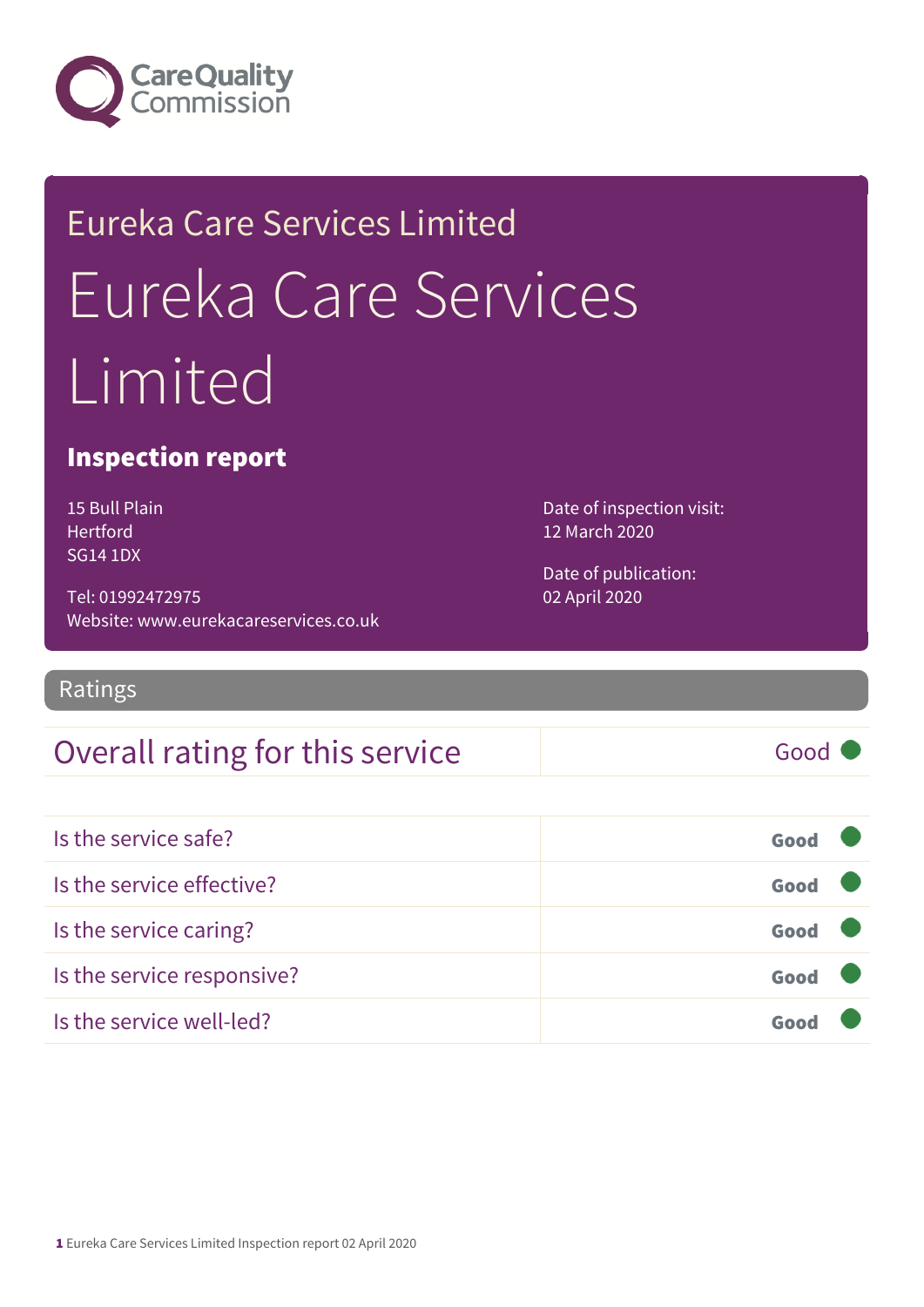### Summary of findings

#### Overall summary

#### About the service

Eureka Care Services Limited is a domiciliary care service providing personal care to people living in their own homes in the community. When we inspected, they were providing the regulated activity of personal care for 12 people. Not everyone who used the service received personal care. CQC only inspects where people receive personal care. This is help with tasks related to personal hygiene and eating. Where they do we also consider any wider social care provided.

#### People's experience of using this service and what we found

The provider had significantly improved their recruitment and governance systems since the last inspection in March 2019. Regular checks of key areas had been introduced, and strengthened, which helped to ensure improvements were sustained and any identified shortfalls were effectively managed in a timely manner.

People had safe and effective support from a team of care workers who received appropriate training and support. People were protected from harm because the provider had a robust recruitment process and staff received training in how to recognise and report abuse. People's care calls took place in a timely manner and there had not been any missed care calls. Staff had received training in infection control practices and personal protective equipment such as gloves and aprons was provided for them. The management team took appropriate actions following any incidents and learning was shared with the staff team.

Before care delivery started, assessments of people's needs were undertaken to help make sure those needs could be met by Eureka Care Services Limited. Care plans were developed from these assessments for each identified need and staff had clear guidance on how to meet those needs. People were supported to have maximum choice and control of their lives and staff supported them in the least restrictive way possible and in their best interests; the policies and systems in the service supported this practice.

People and their relatives praised the kind and caring nature of staff. People received consistent care from a small team of staff. Staff helped to relieve people's distress and discomfort, and supported people to maintain personal relationships. People knew about their care plans and could decide what care and support they received. People's care was arranged in response to their identified needs. This was kept under review and updated as and when needed.

People told us they would be confident to raise any concerns with the management. Everyone we spoke with during the inspection was satisfied with the care and support they received. People, their relatives and staff members spoke highly of the registered manager and said they were always available and supportive.

For more details, please see the full report which is on the CQC website at www.cqc.org.uk

#### Rating at last inspection and update

The last rating for this service was Requires Improvement (published 14/03/2019). The provider completed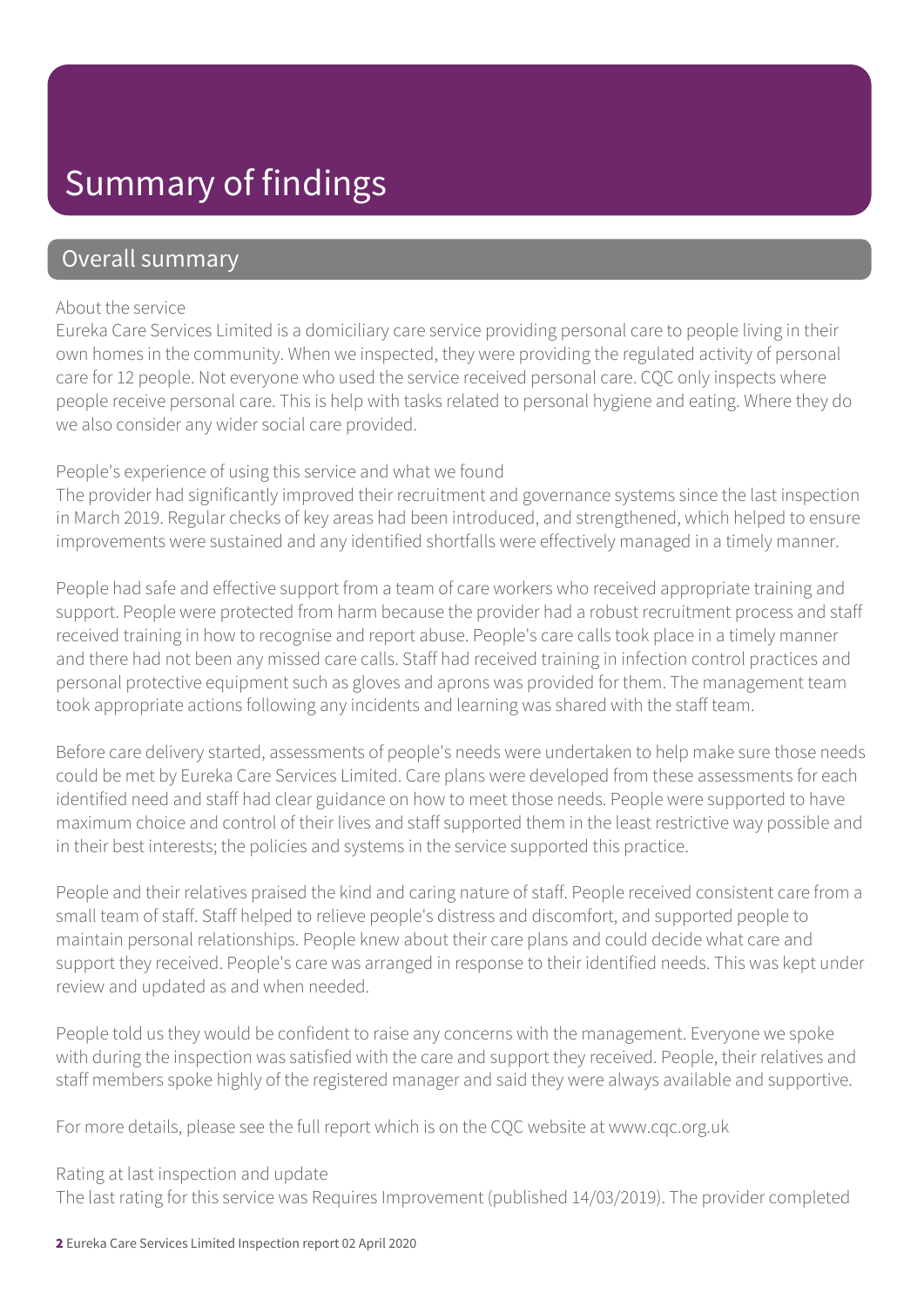an action plan after the last inspection to show what they would do and by when to improve.

Since this rating was awarded the service has moved premises. We have used the previous rating and enforcement action taken to inform our planning and decisions about the rating at this inspection.

At this inspection we found improvements had been made and the provider was no longer in breach of regulations.

#### Why we inspected

This was a planned inspection based on the previous rating.

#### Follow up

 We will continue to monitor intelligence we receive about the service until we return to visit as per our reinspection programme. If any concerning information is received we may inspect sooner.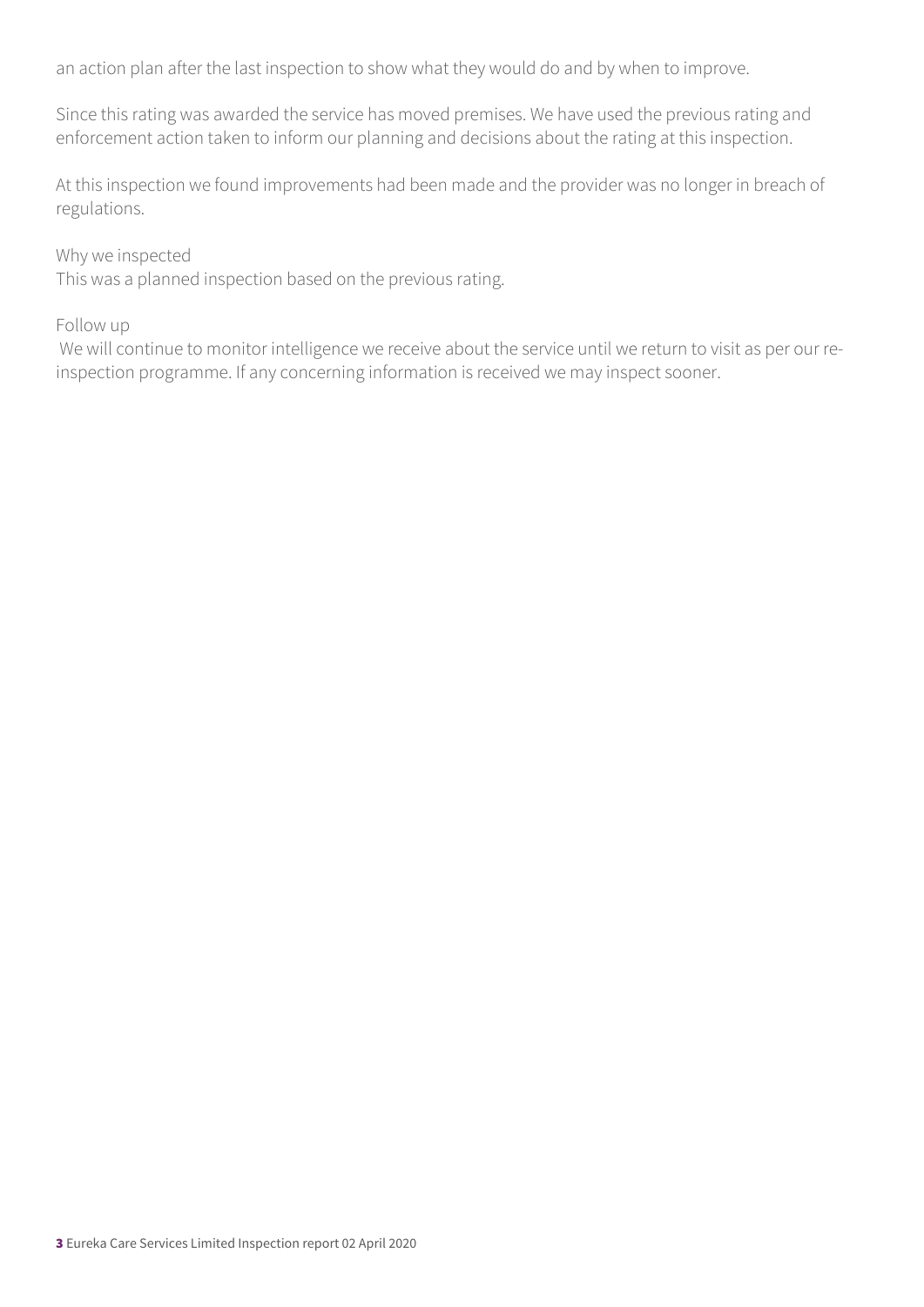### The five questions we ask about services and what we found

We always ask the following five questions of services.

| Is the service safe?<br>The service was safe. | Good |
|-----------------------------------------------|------|
| Details are in our safe findings below.       |      |
| Is the service effective?                     | Good |
| The service was effective.                    |      |
| Details are in our effective findings below.  |      |
| Is the service caring?                        | Good |
| The service was caring.                       |      |
| Details are in our caring findings below.     |      |
| Is the service responsive?                    | Good |
| The service was responsive.                   |      |
| Details are in our responsive findings below. |      |
| Is the service well-led?                      | Good |
| The service was well-led.                     |      |
| Details are in our well-led findings below.   |      |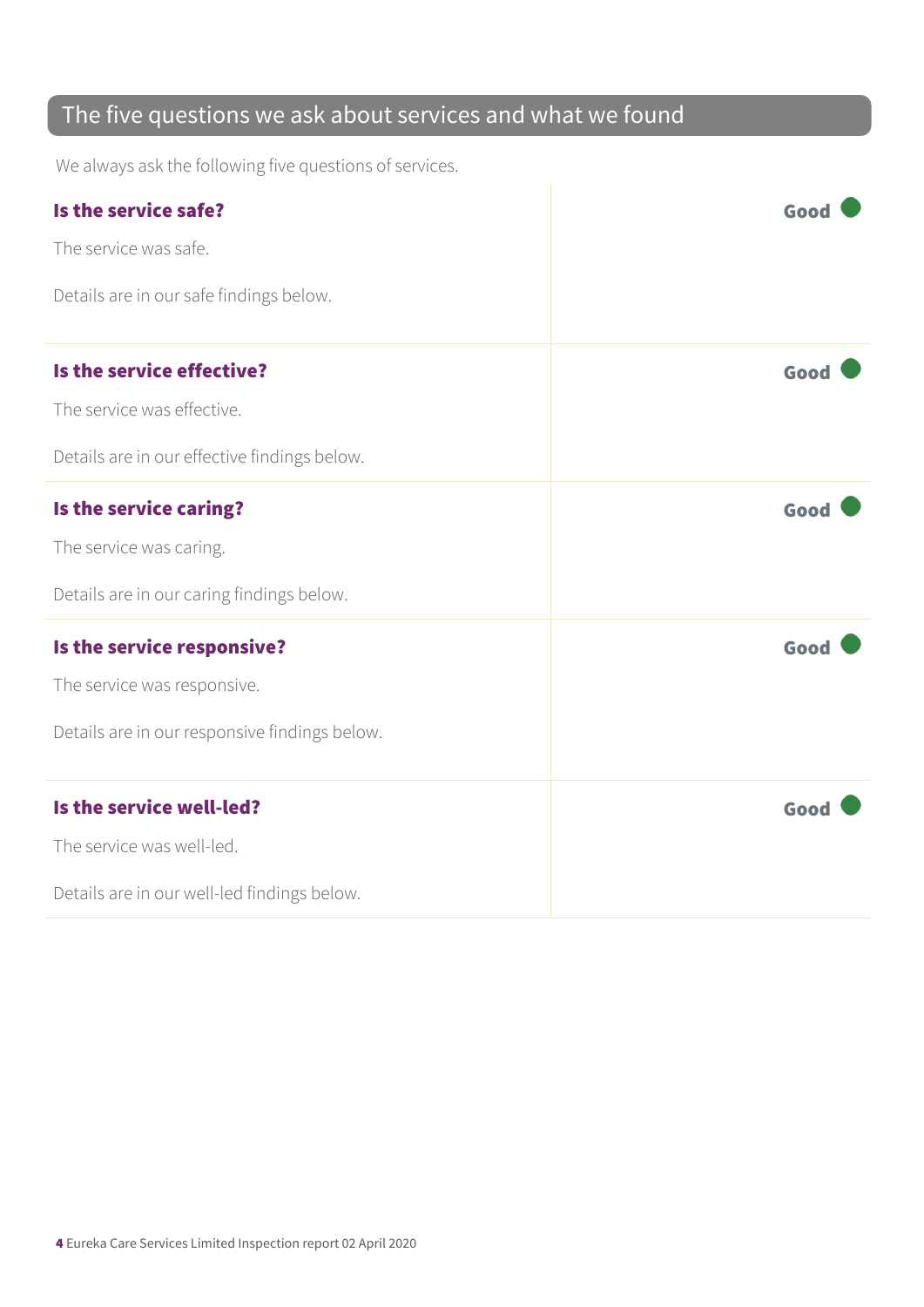

# Eureka Care Services Limited

Detailed findings

### Background to this inspection

The inspection

We carried out this inspection under Section 60 of the Health and Social Care Act 2008 (the Act) as part of our regulatory functions. We checked whether the provider was meeting the legal requirements and regulations associated with the Act. We looked at the overall quality of the service and provided a rating for the service under the Care Act 2014.

Inspection team The inspection was undertaken by one inspector.

Service and service type This service is a domiciliary care agency. It provides personal care to people living in their own houses and flats.

The service had a manager registered with the Care Quality Commission. This means that they and the provider are legally responsible for how the service is run and for the quality and safety of the care provided.

Notice of inspection

We gave the service 48 hours' notice of the inspection. This was because it is a small service and we needed to be sure that the provider or registered manager would be in the office to support the inspection.

Inspection activity started on 12 March 2020 and ended on 18 March 2020. Due to the social distancing measures in response to the Corona virus outbreak we were not able to meet with the registered manager face to face. However, we conducted a telephone conference on 18 March 2020 to obtain the registered manager's feedback and to provide an opportunity for them to contribute to the inspection process.

What we did before inspection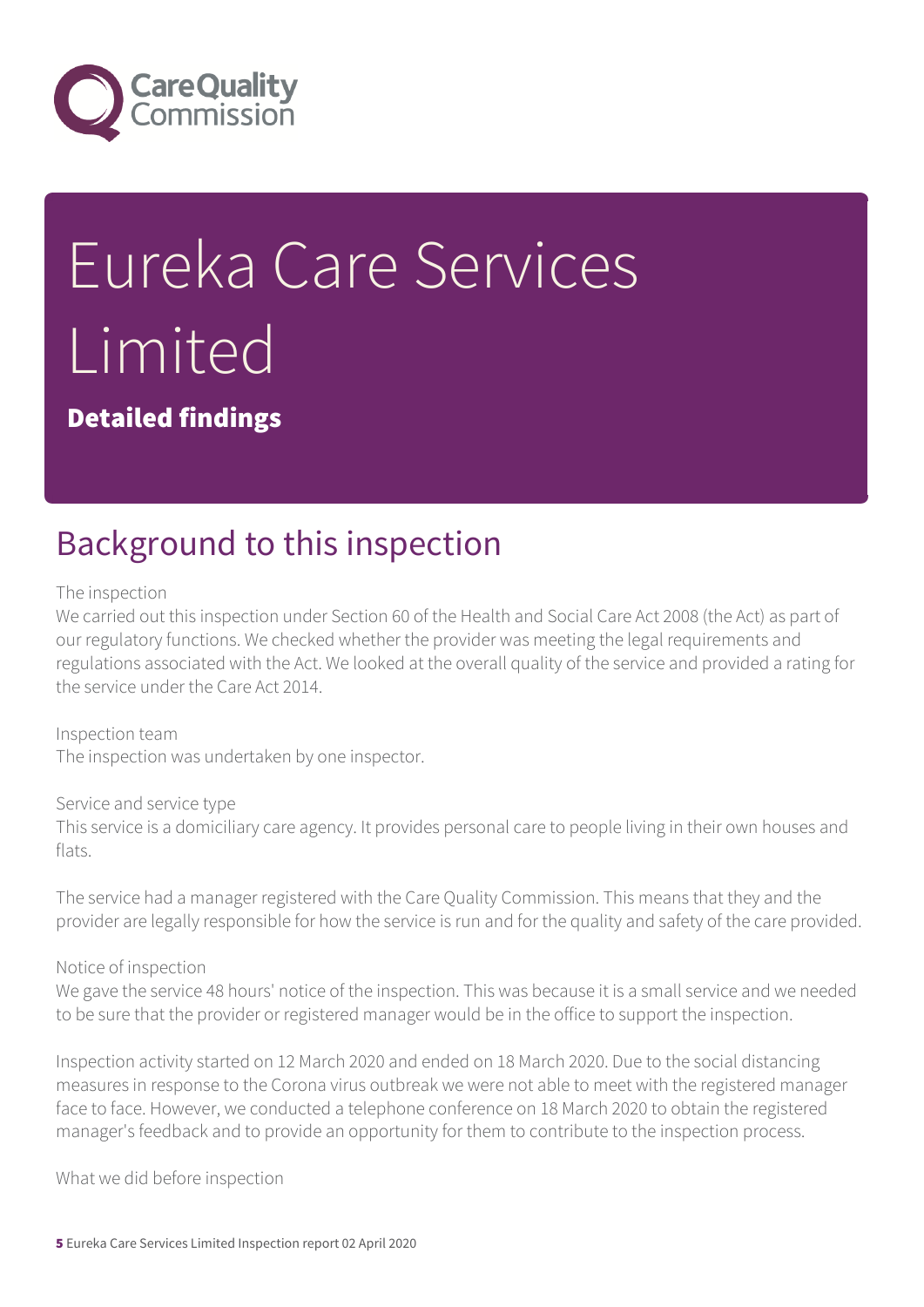We reviewed information we had received about the service since the last inspection. We sought feedback from the local authority and professionals who work with the service. The provider was not asked to complete a provider information return prior to this inspection. This is information we require providers to send us to give some key information about the service, what the service does well and improvements they plan to make. We took this into account when we inspected the service and made the judgements in this report.

#### During the inspection

We spoke with four people who used the service and two relatives about their experience of the care provided. We spoke with three members of staff including the registered manager. We reviewed a range of records. This included two staff files in relation to recruitment and staff supervision and a variety of records relating to the management of the service, including policies and procedures, training records, audits and meeting minutes.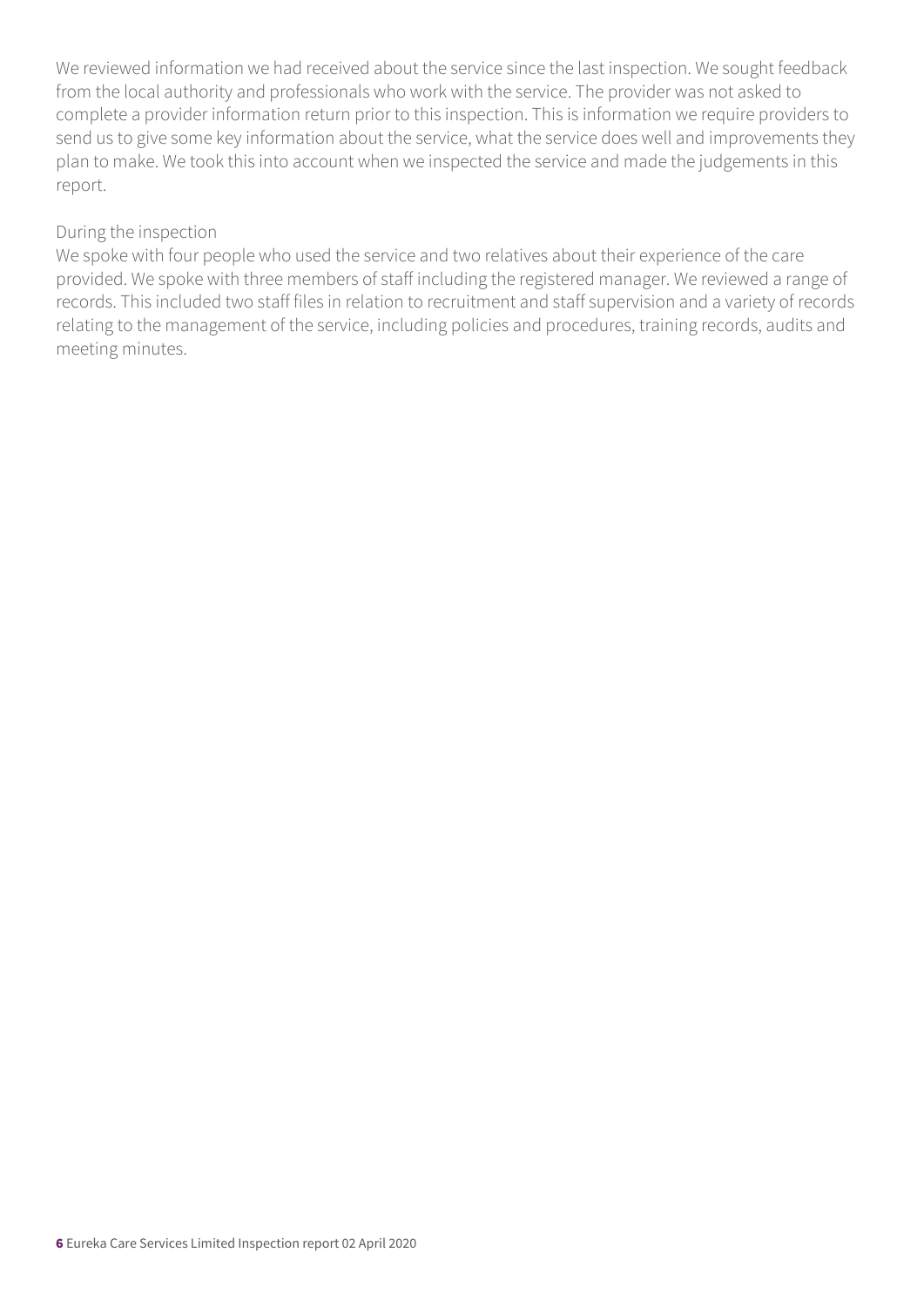### Is the service safe?

# Our findings

Safe – this means we looked for evidence that people were protected from abuse and avoidable harm.

At the last inspection this key question was rated as Requires Improvement. At this inspection this key question has now improved to Good. This meant people were safe and protected from avoidable harm.

#### Staffing and recruitment

At our last inspection we could not determine if staff had been employed safely because not all recruitment records were available for inspection. This was a breach of regulation 19 of the Health and Social Care Act 2008 (Regulated Activities) Regulations 2014.

Enough improvement had been made at this inspection and the provider was no longer in breach of regulation 19.

- Due to social distancing and travel restrictions as a result of the Corona virus outbreak, we were not able to physically attend the agency office to review recruitment records. However, the registered manager provided electronic evidence for four staff members to evidence that appropriate recruitment checks had been completed in line with regulations.
- Staff confirmed they had not been able to start working with the agency until all satisfactory checks had been received.
- People told us there were enough staff deployed to meet their needs and there had not been any missed care calls since the last inspection.

Systems and processes to safeguard people from the risk of abuse

- The provider had effective systems to help protect people from the risk of harm or abuse. Staff received training and were confident about how they would report any concerns both internally to the service management and externally to local safeguarding authorities.
- The registered manager understood their responsibilities to safeguard vulnerable people from abuse and sent us statutory notifications to inform us of any events that placed people at risk.
- People and their relatives told us that staff provided safe care for people. A person told us, "I definitely feel safe when the staff from Eureka are with me because they are always so kind and attentive."

Assessing risk, safety monitoring and management

- Risks to people's health, safety and well-being were assessed and measures developed to remove or reduce the risks. Risk assessments allowed for positive risk taking and enabled people to stay as independent as possible within the confines of their health needs.
- Risk assessments were kept under review to help ensure people's safety was promoted.
- The provider helped ensure people received support in the event of an emergency. The management team provided a 24 hour on-call service and provided emergency cover if needed for staff sickness or other such events.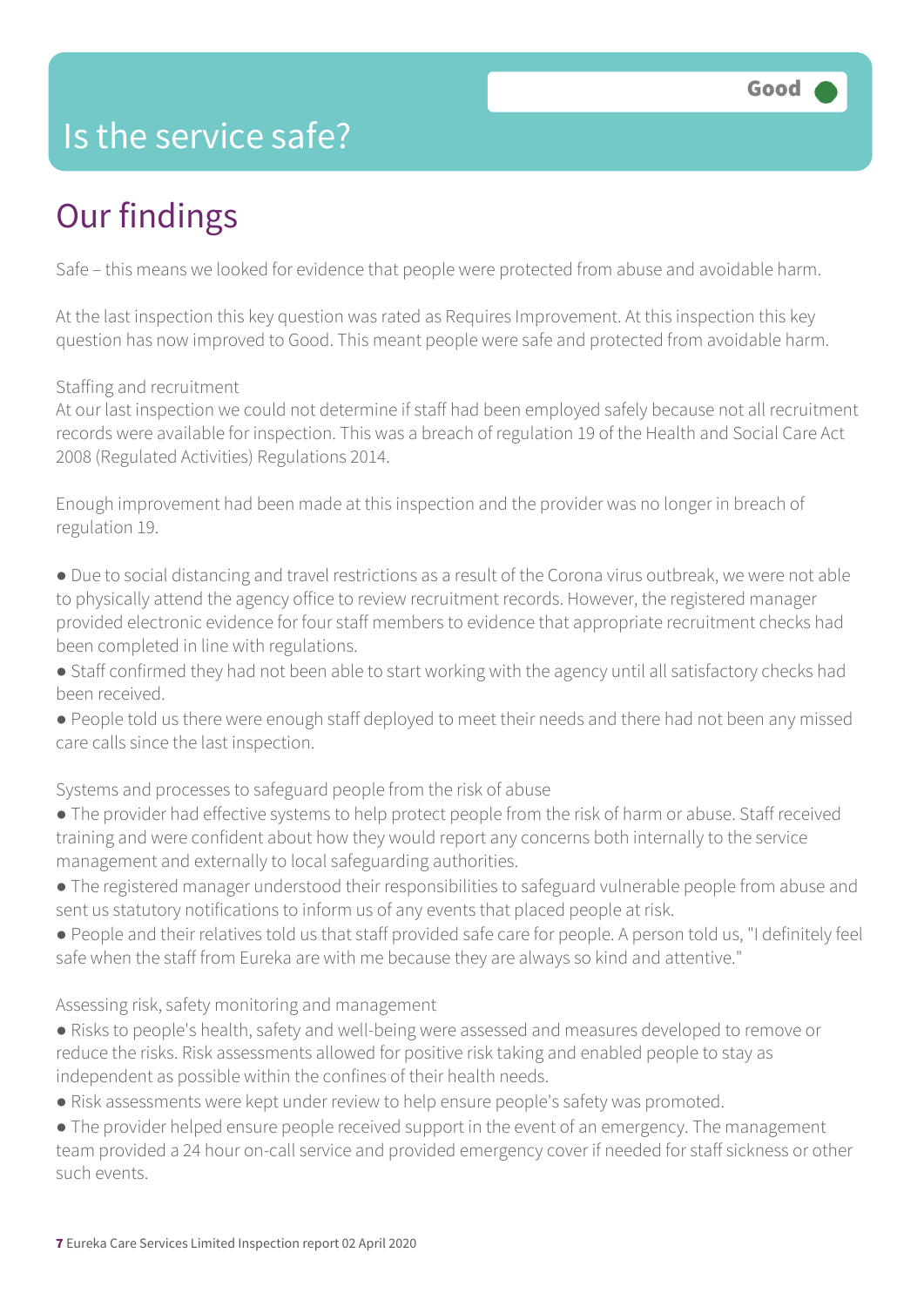Using medicines safely

● People were prompted to take their medicines regularly however, the staff team at Eureka Care Services Limited did not administer any medicines for people at the time of this inspection.

Preventing and controlling infection

- Staff were provided with training and personal protective equipment such as gloves and aprons to help promote effective infection control.
- People and their relatives told us that staff promoted good hygiene practices.

Learning lessons when things go wrong

● The registered manager took appropriate actions in response to complaints and learning was shared with staff. No accidents or incidents had occurred since the service began but we were assured that the registered manager would take quick and effective action.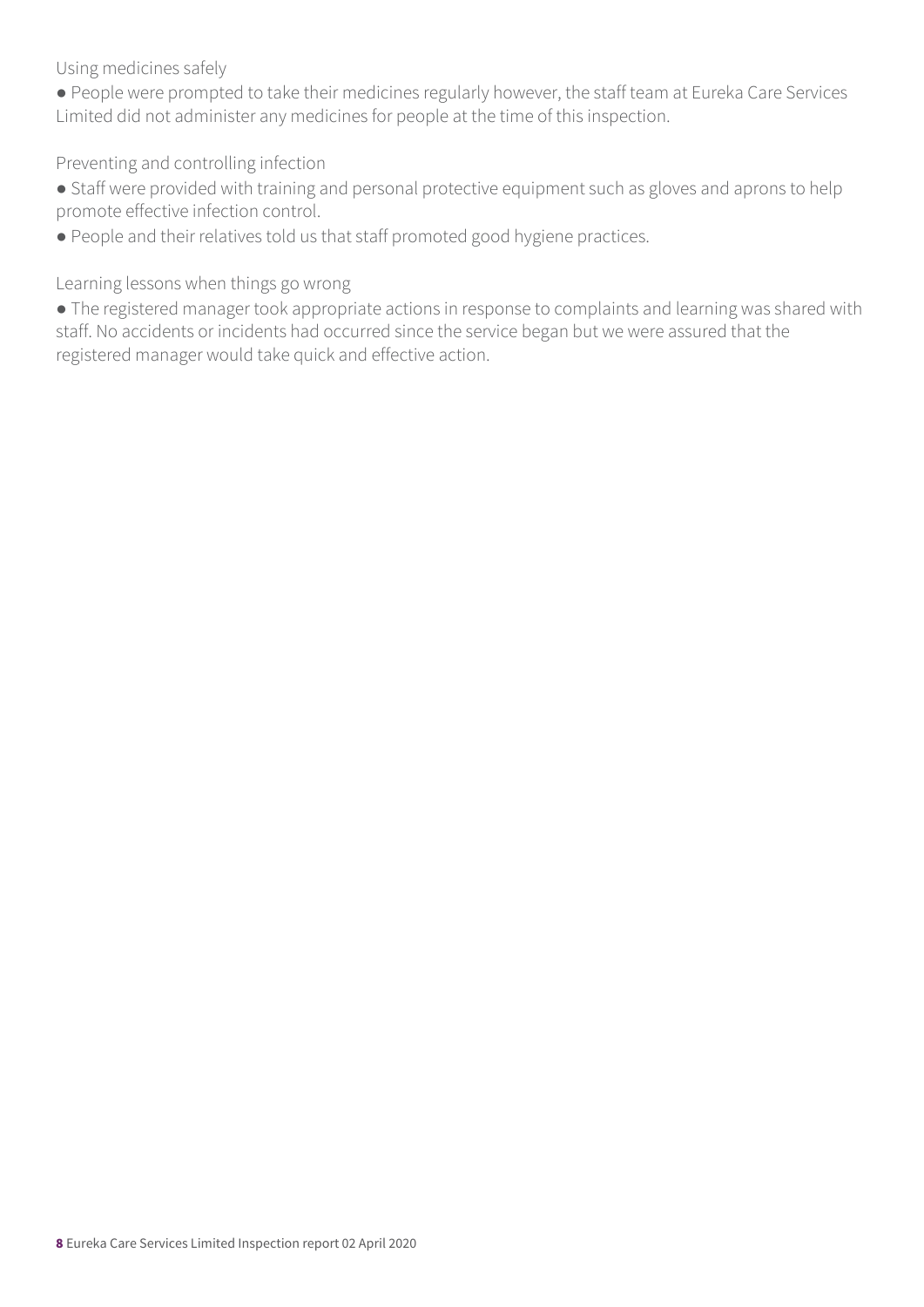### Is the service effective?

## Our findings

Effective – this means we looked for evidence that people's care, treatment and support achieved good outcomes and promoted a good quality of life, based on best available evidence.

At the last inspection this key question was rated as Requires Improvement. At this inspection this key question has now improved to Good. This meant people's outcomes were consistently good, and people's feedback confirmed this.

Assessing people's needs and choices; delivering care in line with standards, guidance and the law

- People's needs were assessed before they started to use the service. Assessments detailed people's support needs and their individual preferences in areas such as oral care, moving and handling, nutrition and hydration needs and environmental factors. These assessments formed the basis of people's care plans and risk assessments.
- At the last inspection we had received feedback about late care calls, people had told us they had not always received their care calls at the agreed time. At this inspection people told us this was no longer a concern. One person said, "The staff do come on time and they have never missed a call." Another person told us, "They (staff) have always kept me well informed if they had to change any times or were running late."

Staff support: induction, training, skills and experience

- Staff received training in basic core areas such as safeguarding, moving and handling and the Mental Capacity Act. Staff had a good understanding of these topics.
- Staff received supervision and competency observations to help ensure that they had the knowledge and skills to perform their job roles. Staff told us the registered manager provided support for them 'out of hours' if needed.
- People and their relatives praised the staff team for their skills and knowledge. One person said, "I think they (staff) do know what they are doing." Another person told us, "The staff are skilled enough for my needs certainly."

Supporting people to eat and drink enough to maintain a balanced diet

● People told us they were supported by staff to maintain good nutrition and hydration.

Staff working with other agencies to provide consistent, effective, timely care; Supporting people to live healthier lives, access healthcare services and support

- Staff and the registered manager worked well with external professionals for the benefit of people who used the service. These included GPs, occupational therapists and district nurses.
- The registered manager told us that they changed the times that people received their support so that they could support them to health appointments if this was the person's choice.
- Staff collected prescriptions and delivered people's medicines routinely.

Ensuring consent to care and treatment in line with law and guidance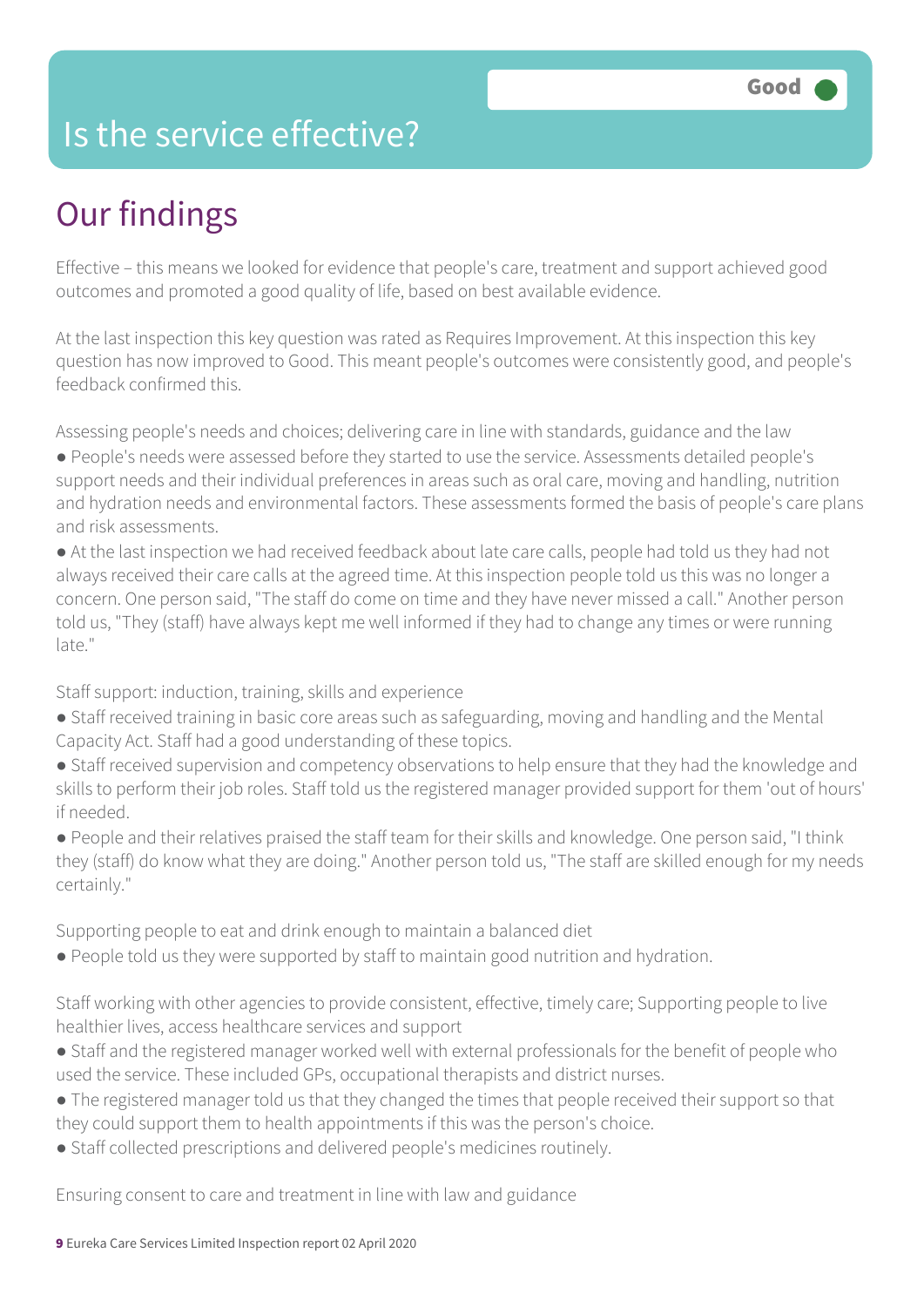The Mental Capacity Act 2005 (MCA) provides a legal framework for making particular decisions on behalf of people who may lack the mental capacity to do so for themselves. The Act requires that, as far as possible, people make their own decisions and are helped to do so when needed. When they lack mental capacity to take particular decisions, any made on their behalf must be in their best interests and as least restrictive as possible.

People can only be deprived of their liberty to receive care and treatment when this is in their best interests and legally authorised under the MCA. When people receive care and treatment in their own homes an application must be made to the Court of Protection for them to authorise people to be deprived of their liberty. We checked whether the service was working within the principles of the MCA.

- People told us that staff always asked for consent before providing care and support to them.
- Before receiving a service, people had been asked for consent to be supported in line with their care plans and risk assessments.

● Staff received training in the Mental Capacity Act and had a good understanding of how to put this in to practice.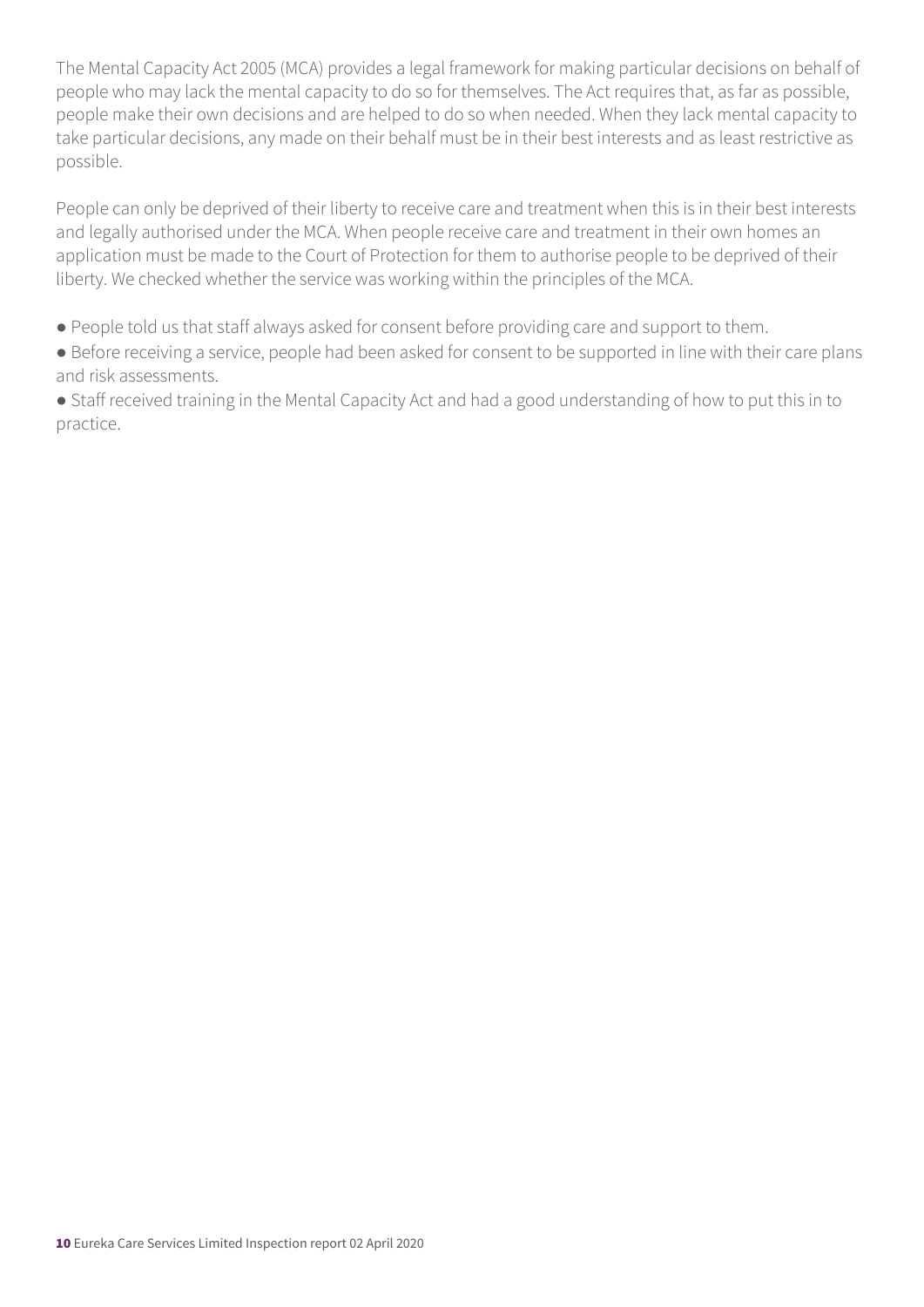### Is the service caring?

### Our findings

Caring – this means we looked for evidence that the service involved people and treated them with compassion, kindness, dignity and respect.

At the last inspection this key question was rated as Good. At this inspection this key question has remained the same. This meant people were supported and treated with dignity and respect; and involved as partners in their care.

Ensuring people are well treated and supported; respecting equality and diversity

- People and their relatives praised the staff team for the care and support they provided. A person told us,
- "I do feel safe with the staff, it is because of their attitude towards me, it is so kind and caring."
- Staff and the registered manager had a good understanding of people they supported.
- The management team worked with external professionals to access equipment to promote a person's independence. The registered manager reported this achievement had enhanced the person's life.

Supporting people to express their views and be involved in making decisions about their care

● People told us they were consulted about changes to their care and that these were documented.

● In discussion with people who used the service and the registered manager, it was evident that people could make choices about the time their care was delivered, how it was delivered, and choices about the staff members delivering their care.

Respecting and promoting people's privacy, dignity and independence

● Staff knew how to support people and promoted people's independence.

● People and their relatives said that staff promoted people's privacy, dignity and independence. One person said, "They treat me with as much dignity as they can considering the nature of the job."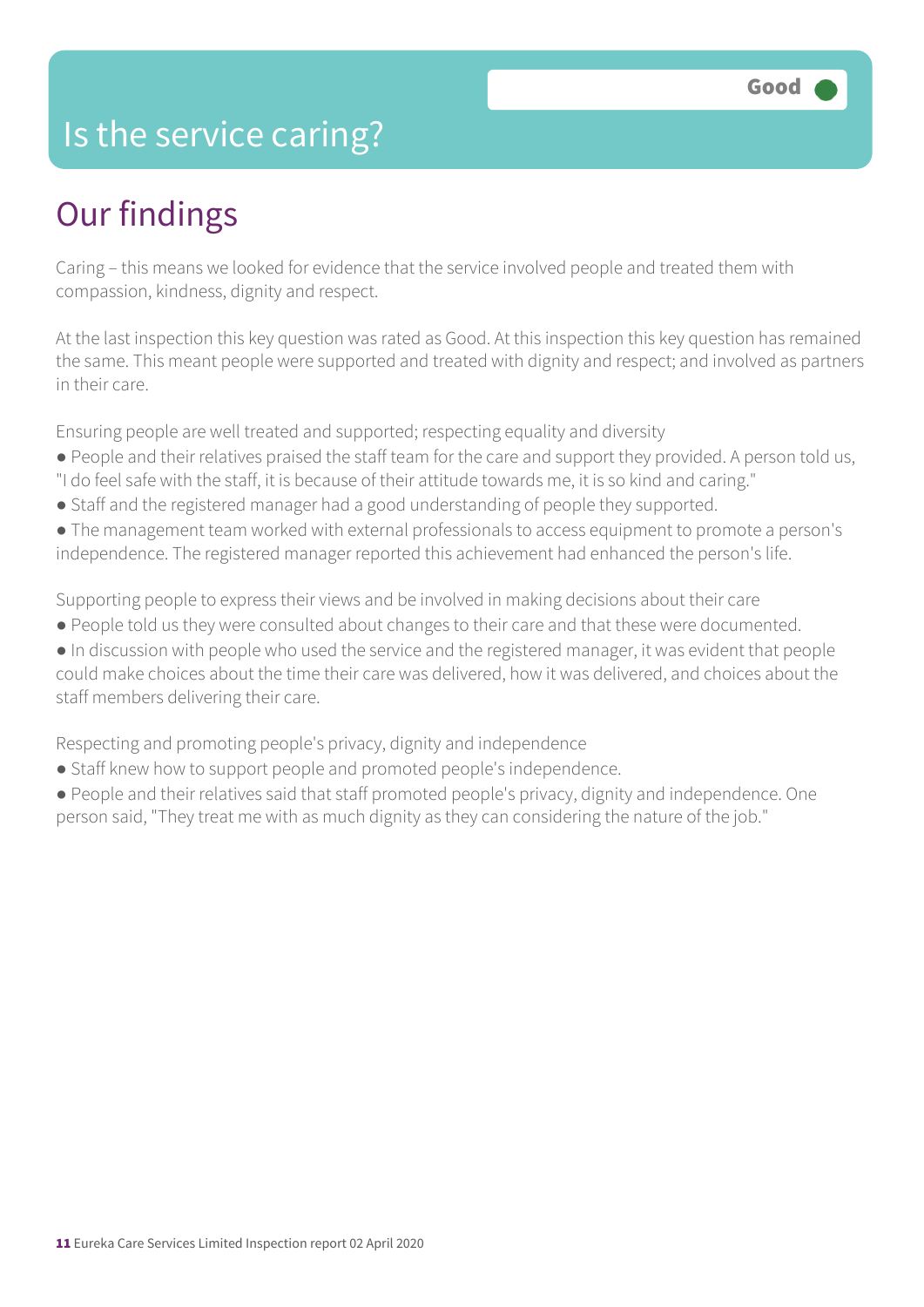### Is the service responsive?

# Our findings

Responsive – this means we looked for evidence that the service met people's needs.

At the last inspection this key question was rated as Good. At this inspection this key question has remained the same. This meant people's needs were met through good organisation and delivery.

Planning personalised care to ensure people have choice and control and to meet their needs and preferences

● People told us the care they received met their individual needs. Care staff were able to tell us about the personalised care and support they provided for people.

Meeting people's communication needs

Since 2016 onwards all organisations that provide publicly funded adult social care are legally required to follow the Accessible Information Standard (AIS). The standard was introduced to make sure people are given information in a way they can understand. The standard applies to all people with a disability, impairment or sensory loss and in some circumstances to their carers.

● There was no-one using the service with communication needs at this time. However, the registered manager said that information could be provided in alternative formats such as large print if needed and that translation services would be accessed if information was needed in other languages.

Supporting people to develop and maintain relationships to avoid social isolation; support to follow interests and to take part in activities that are socially and culturally relevant to them

● Staff supported people to attend coffee mornings to meet their friends and to attend lunches with friends and families.

#### Improving care quality in response to complaints or concerns

- The provider had a complaints and compliments policy. People and their relatives told us they had a copy of the policy in their homes to access if needed.
- People and their relatives told us they had not raised any concerns but would be confident to do so should the need arise. One person said, "I have never had to raise a concern, but they seem to be the kind of people who would listen and do something about it." Another person told us, "I have never had to make a complaint. Good gracious no, I like them a lot."

End of life care and support

● Staff knew how to support people at the end of their life. The registered manager advised that some of the staff team had received End of Life training and that this was due to be rolled out across the whole team.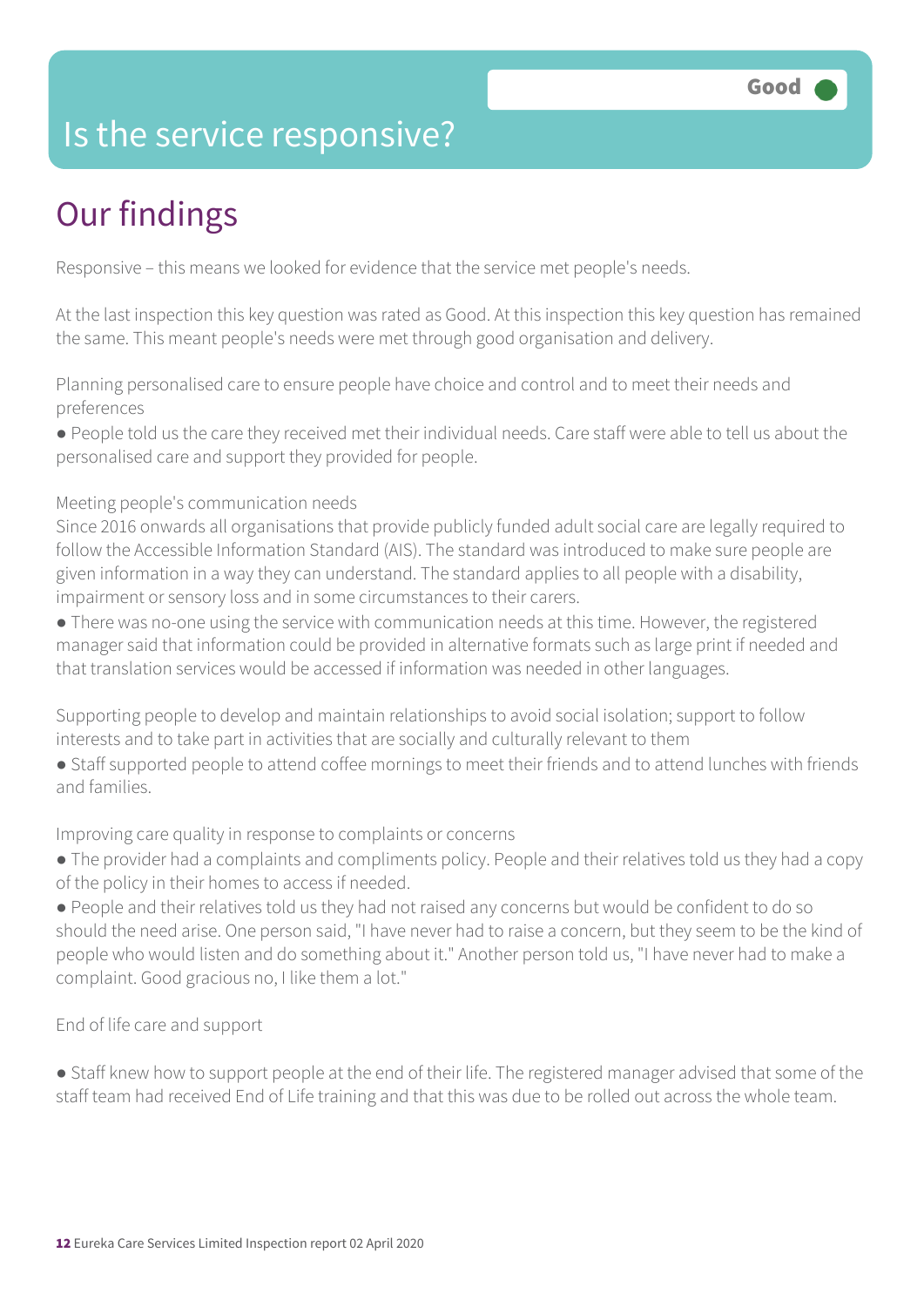### Is the service well-led?

# Our findings

Our findings - Is the service well-led? = Good

Well-Led – this means we looked for evidence that service leadership, management and governance assured high-quality, person-centred care; supported learning and innovation; and promoted an open, fair culture.

At the last inspection this key question was rated as Requires Improvement. At this inspection this key question has now improved to Good. This meant the service was consistently managed and well-led. Leaders and the culture they created promoted high-quality, person-centred care.

Managers and staff being clear about their roles, and understanding quality performance, risks and regulatory requirements

At the last inspection we identified a lack of management oversight in relation to people's dissatisfaction with late calls and a failure in the auditing systems in relation to recruitment. This was a breach of Regulation 17 of the Health and Social Care Act 2008 (Regulated Activities) Regulations 2014. Enough improvement had been made at this inspection and the provider was no longer in breach of regulation 17.

- The registered manager and staff understood their roles and respected the impact that their roles had for people.
- The registered manager undertook audits in areas such as care plans, medicines and staff files. Spot checks were undertaken of staff providing care in people's homes; infection control and moving and handling practice was monitored at these spot checks. This assisted the registered manager to have a clear overview of the service they provided for people.
- The registered manager reported all notifiable incidents to the appropriate authorities.

Promoting a positive culture that is person-centred, open, inclusive and empowering, which achieves good outcomes for people; How the provider understands and acts on the duty of candour, which is their legal responsibility to be open and honest with people when something goes wrong

- The registered manager had a good understanding of their legal and ethical responsibilities towards the people they supported and had a passion for delivering person-centred care.
- The registered manager advised that the ethos of the service was to deliver person-centred care, to be friendly and caring and to create trust. They told us, "I want people to be confident to recommend Eureka Care Services and to see us as someone they can rely upon."

Engaging and involving people using the service, the public and staff, fully considering their equality characteristics

● People and their relatives gave positive feedback about the registered manager. One person said, "I think the service is very well-led. They (staff) are on time, they turn up, I have never had a problem." Another person told us, "I would recommend Eureka Care based on my experience so far."